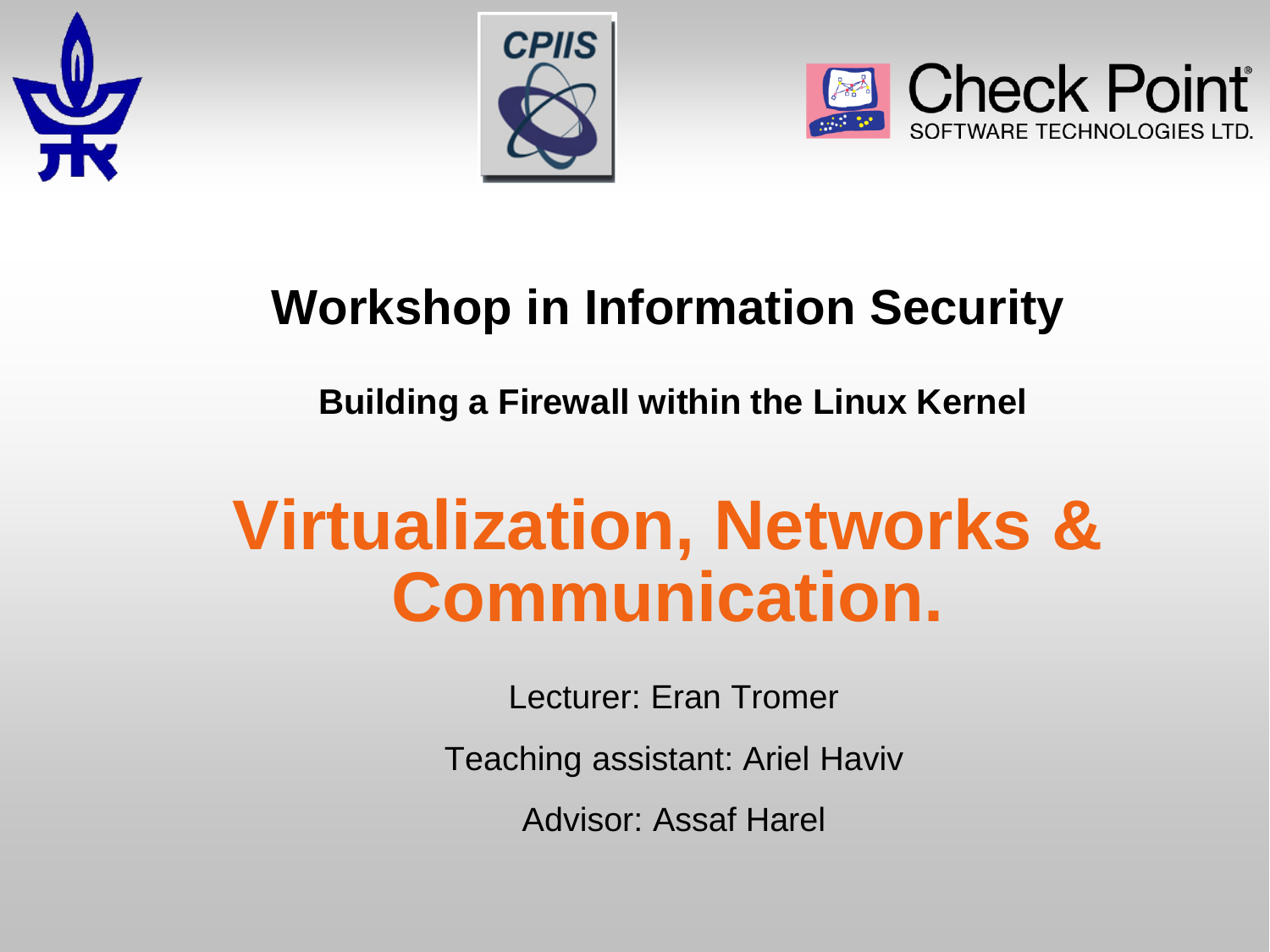#### **Network ([http://xkcd.com/350/\)](http://xkcd.com/350/)**

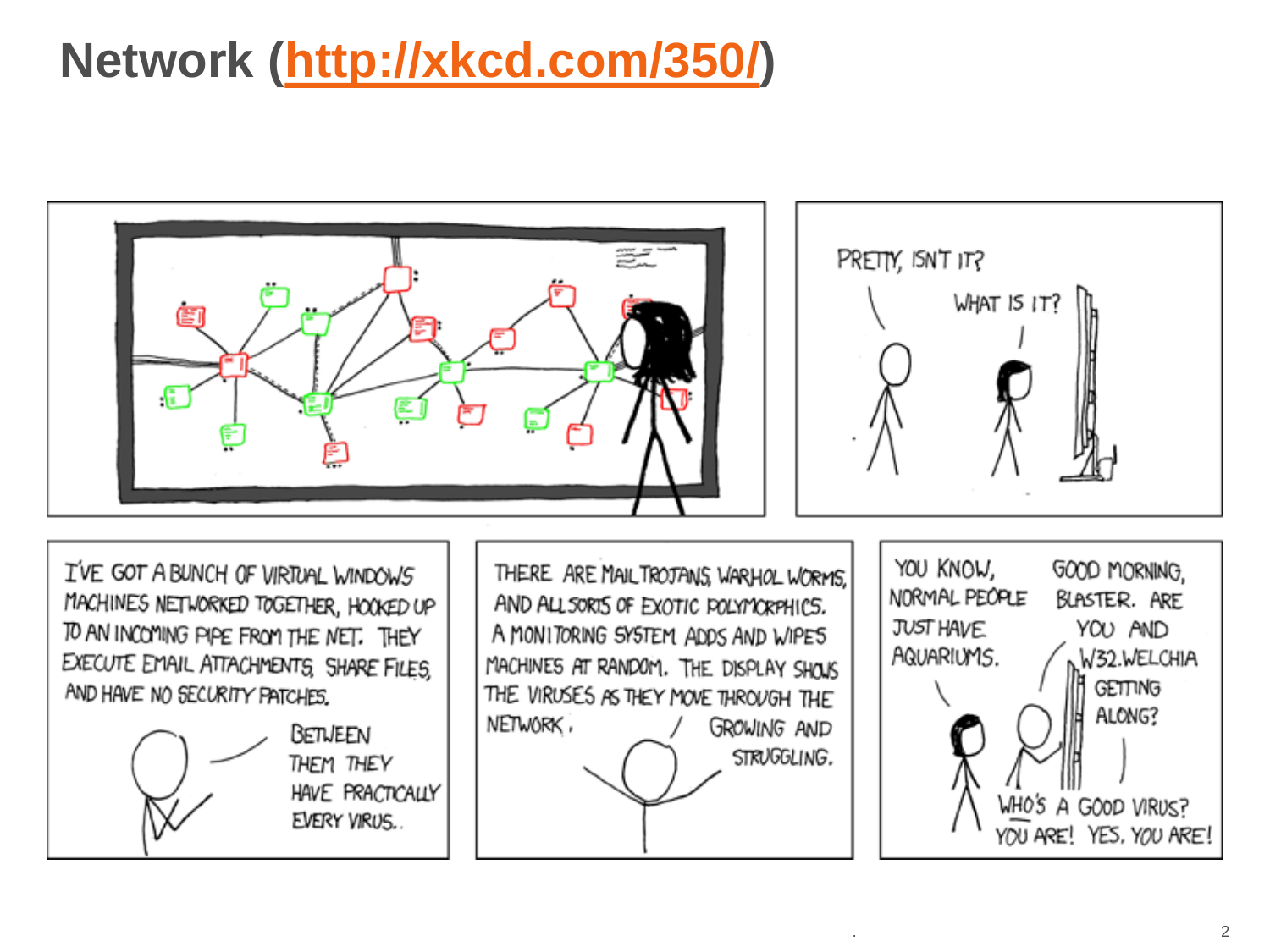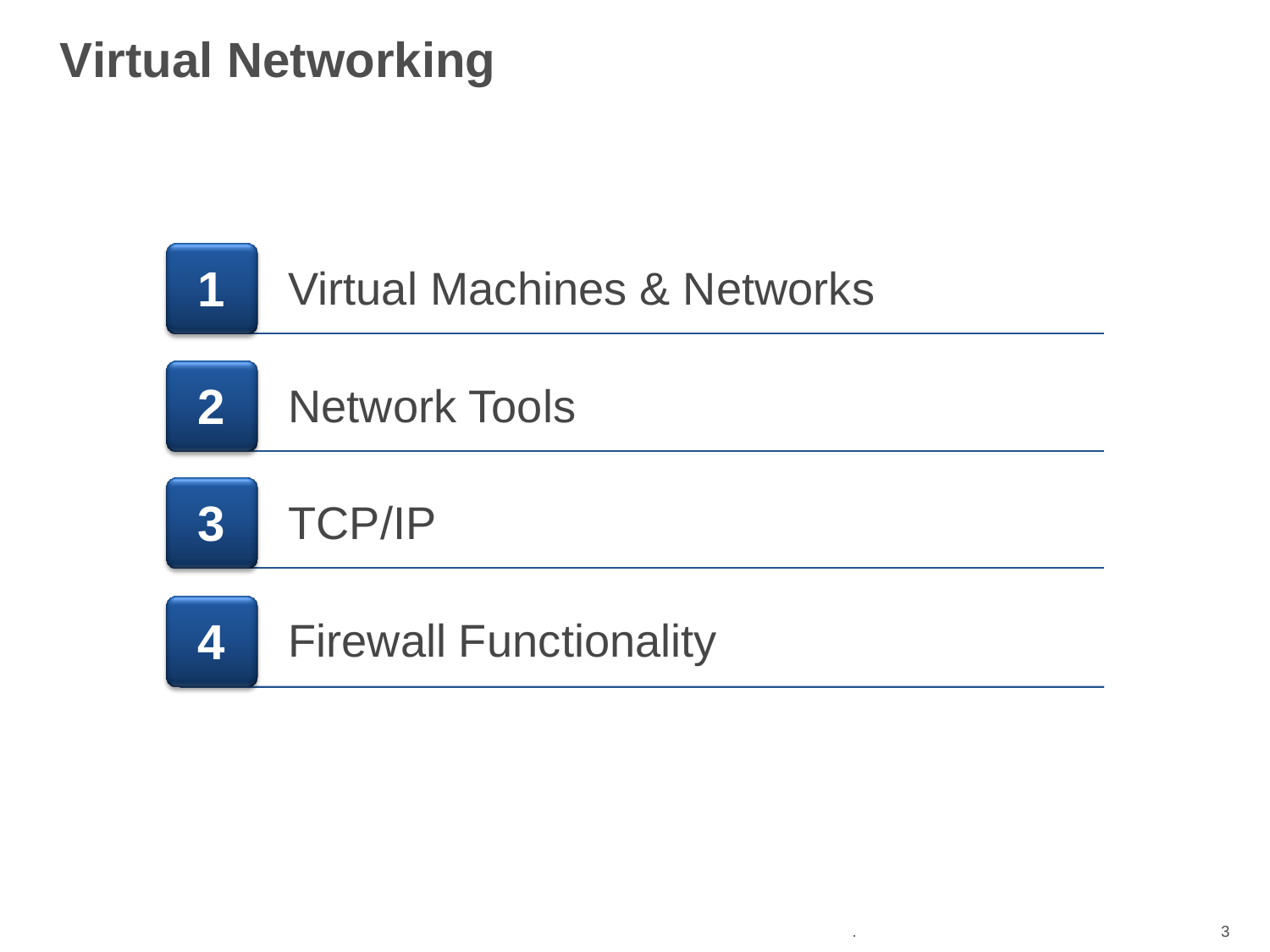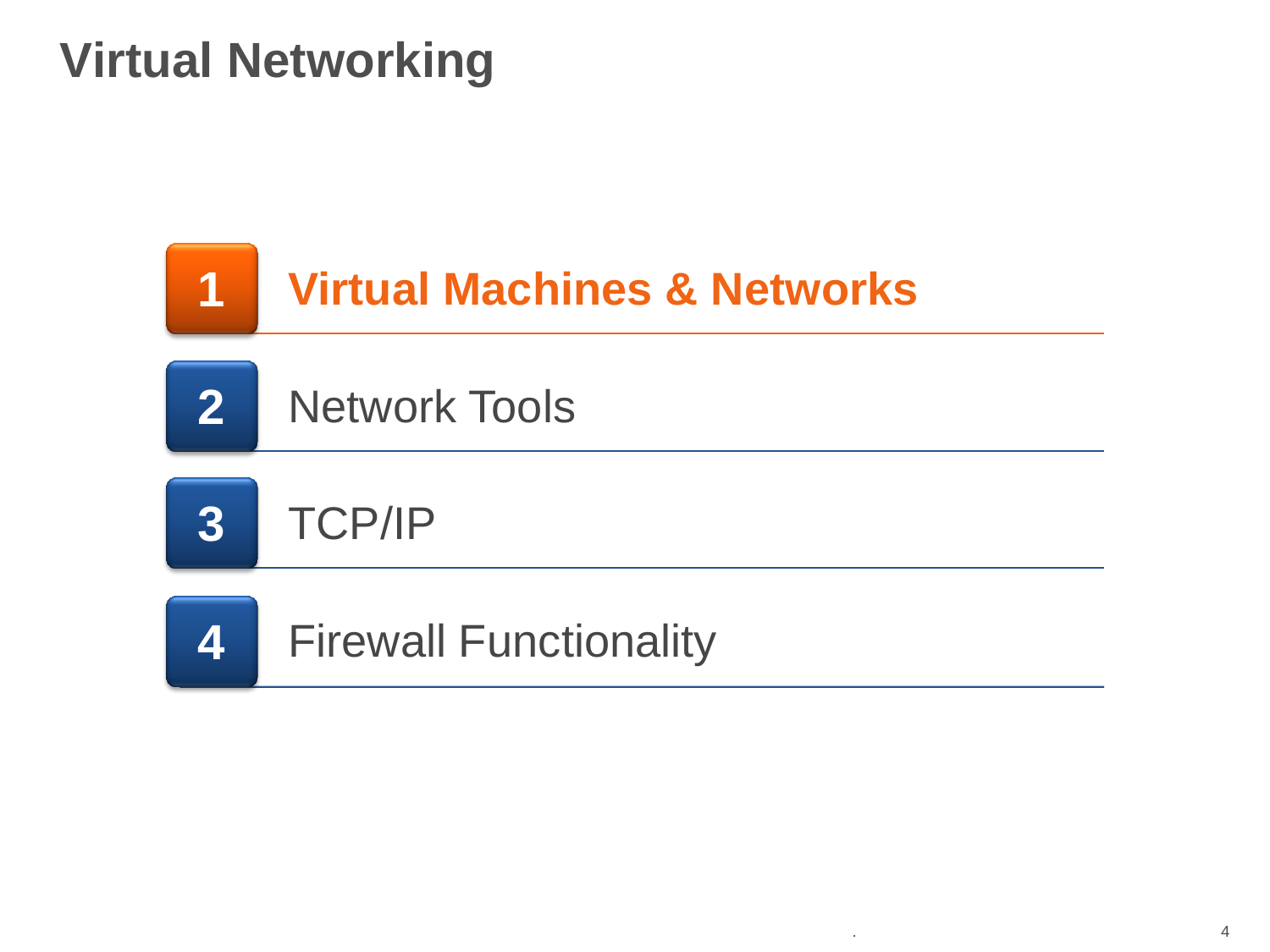#### **Virtual Machines - Basics**

■ Virtual Machine:

– "completely isolated guest operating system installation within a normal host operating system"

- Host the OS that is really installed on the physical machine.
- Guest the OS that sits inside a folder in that machine, and `thinks' it is installed on a physical machine.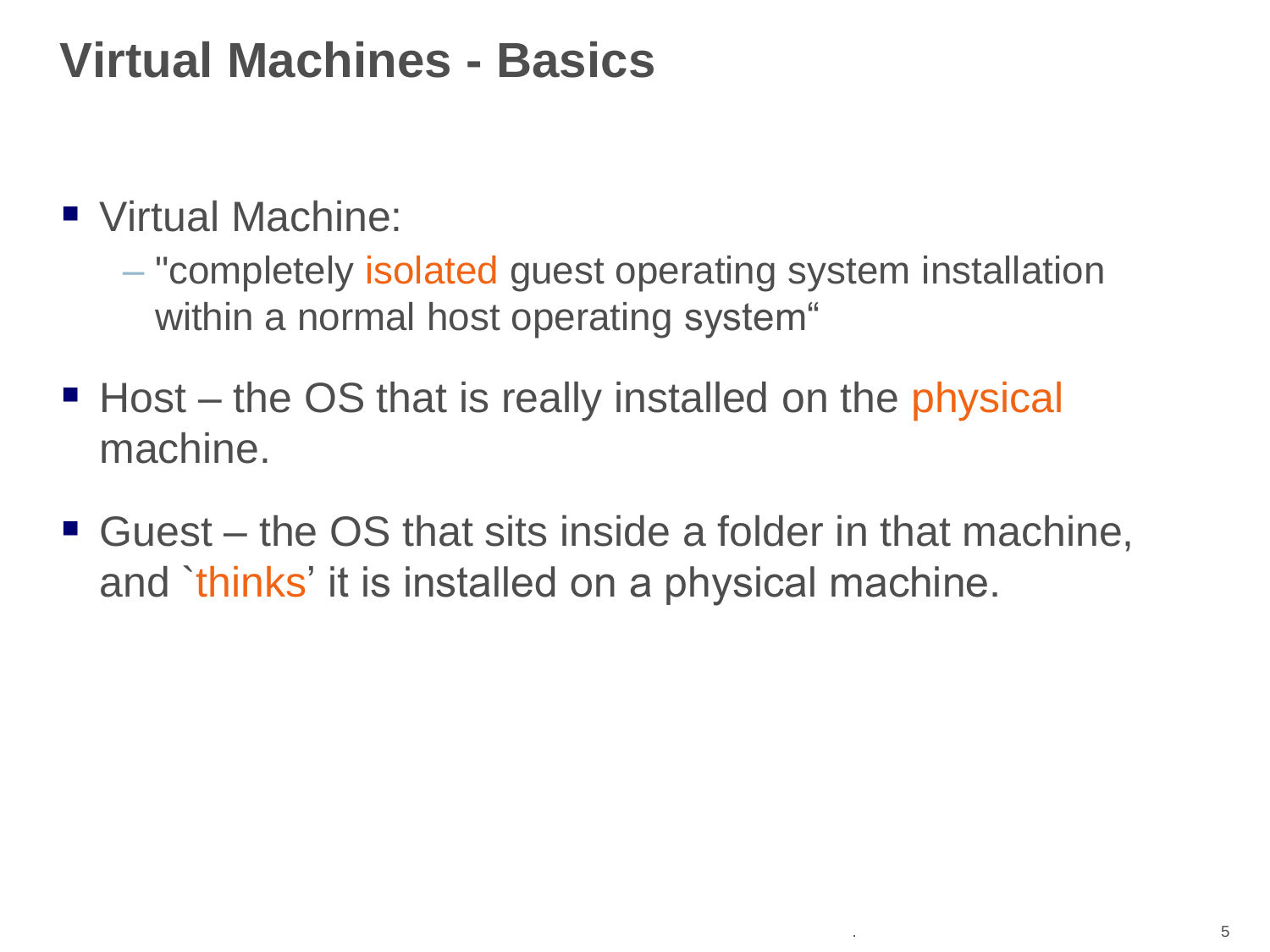#### **Virtual Machines**

- The Host supplies virtualized hardware to the guest.
	- A hard-disk (really a few files on the host)
	- RAM (part of the host's RAM, with complex virtual memory algorithms)
	- IO (screen, keyboard, mouse, NIC)
	- Interrupts to/from the guest (like clock interrupts)
- NICs are connected either to the outer world, or to internal virtual networks.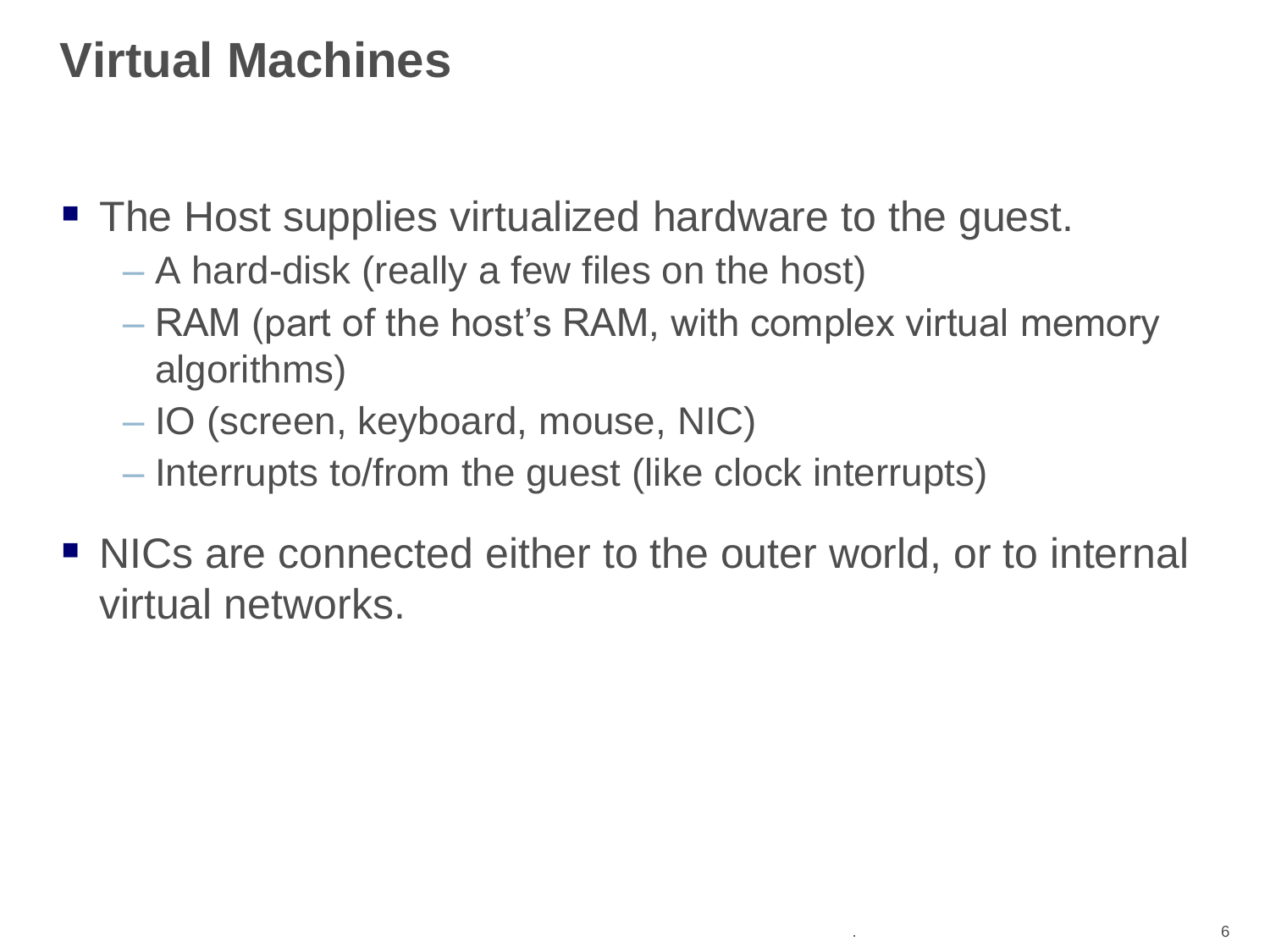#### **IPv4 Networks**

- In IPv4, every host has at least one name with the form: www.xxx.yyy.zzz
	- Each of these four fields ranged from 0 to 255 (1 byte).
- **Networks have names too:** 
	- Left x bits are network name.
	- $-$  Right (32  $-$  x) bits are zeroed.
- A network consists of several interconnected machines:
	- All have the same left x bits.
	- Each machine with rightmost  $(32 x)$  bits unique.
- A router forwards traffic from one network to another.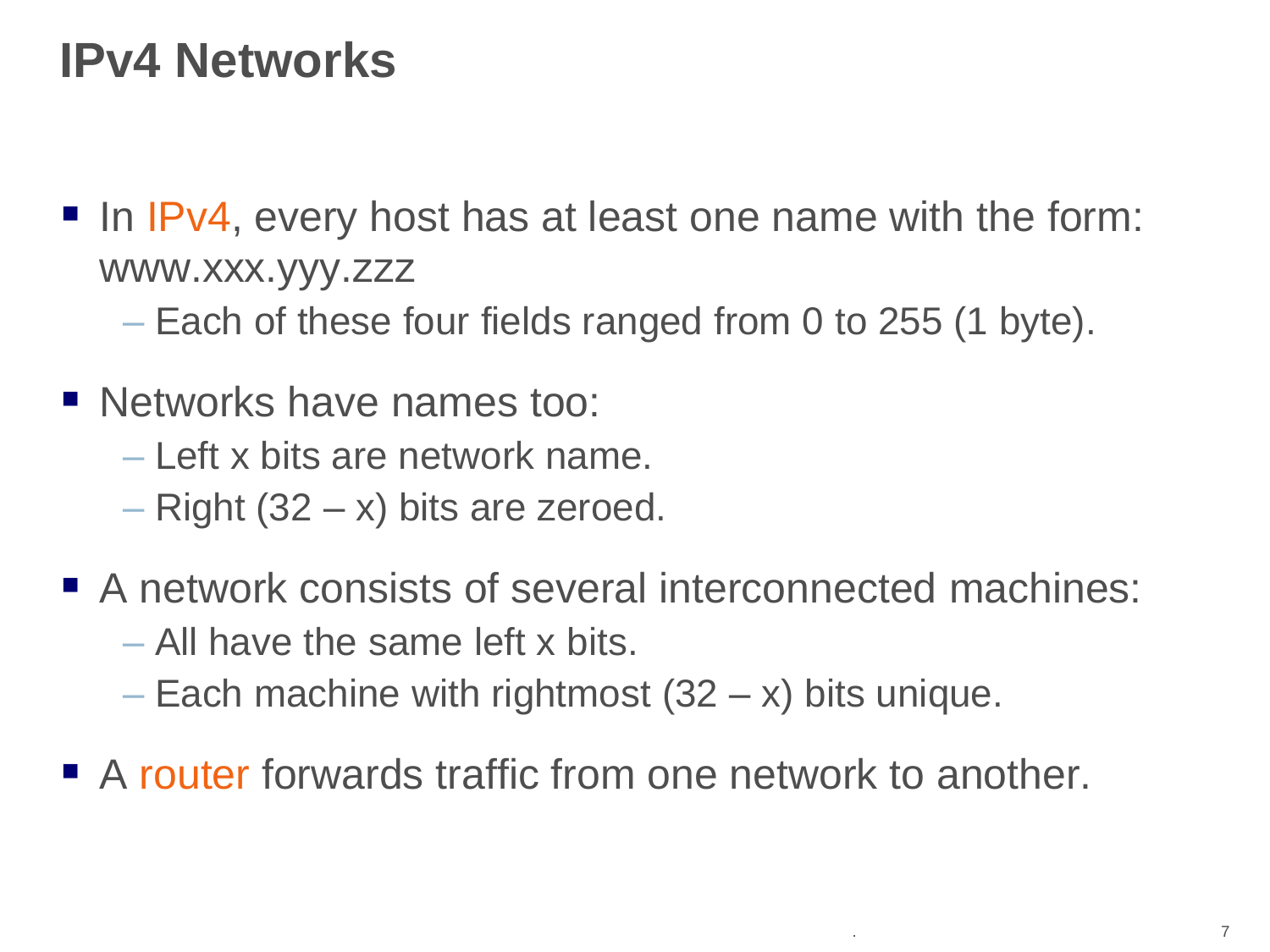#### **Virtual Networks**

- Virtual networks are the same as a physical network, but virtualized. The cables only exist in the memory of the host OS.
- We can create virtual clusters of VMs, by connecting all of their virtual NICs to the same virtual network.

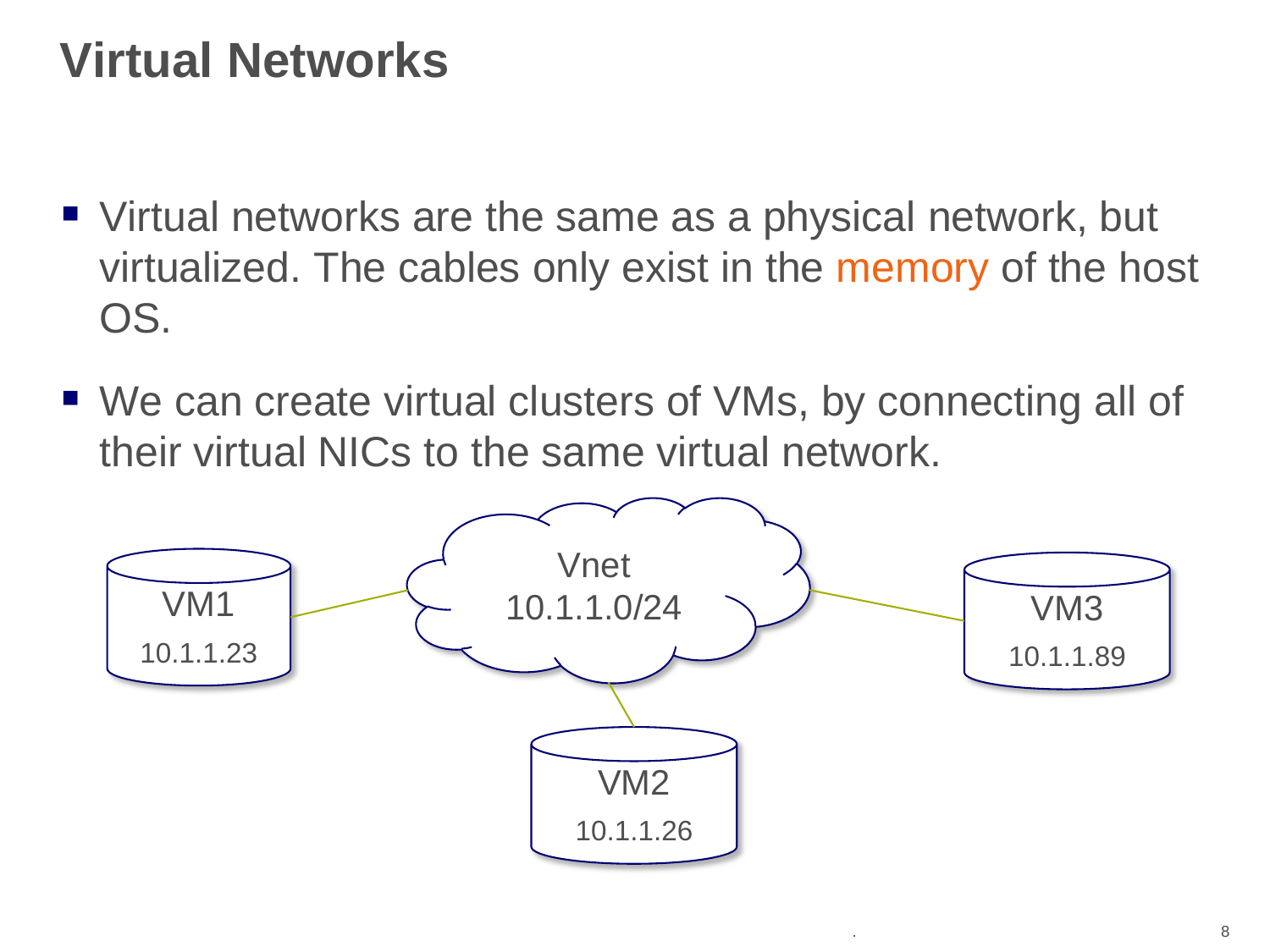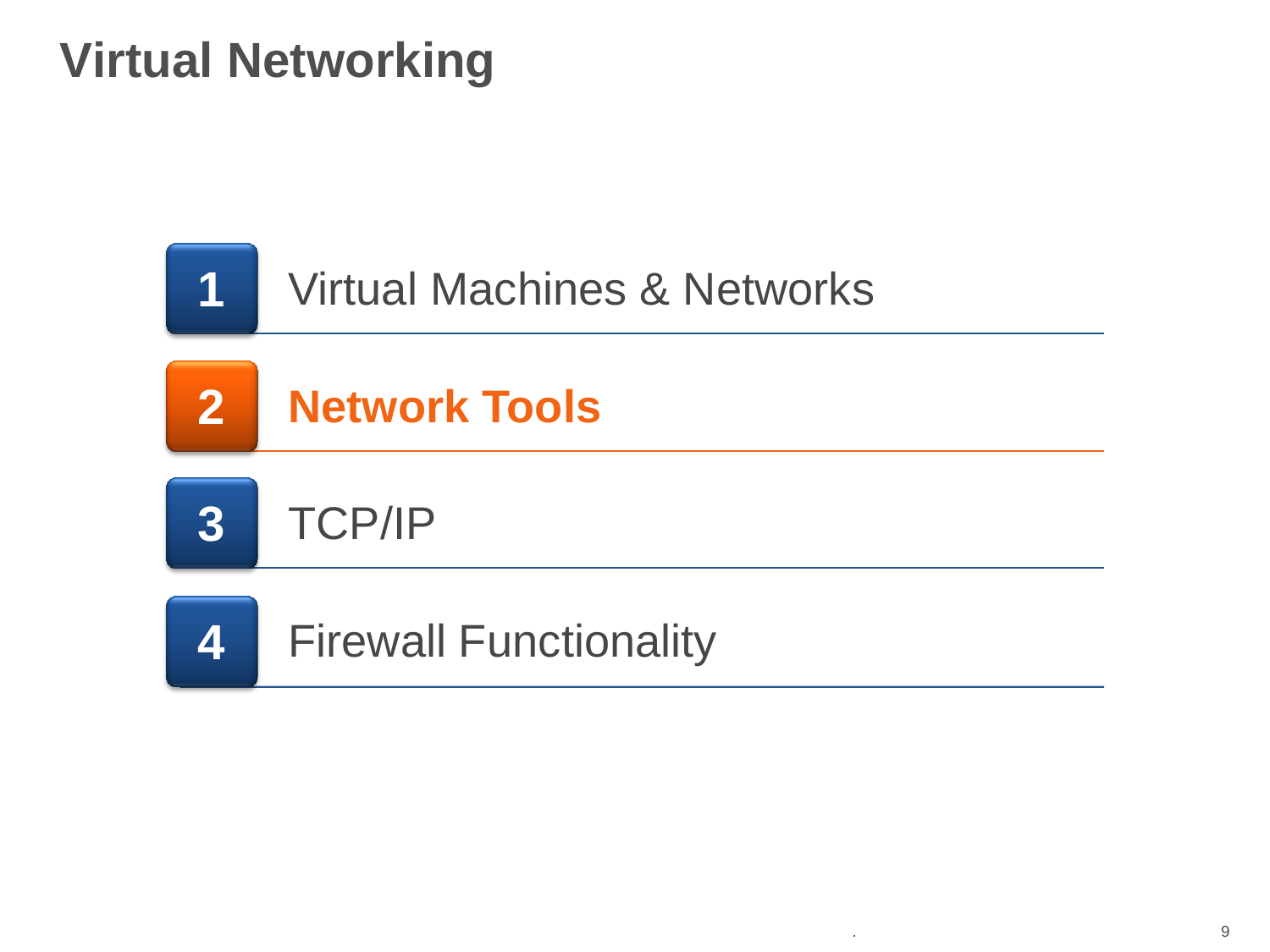#### **Network Monitor Tools**

- Watch and record traffic: Wireshark.
- **Inspects every packet headers & data.**

| 96 5.459866                            | fe80::61ab:318e:6b3ff02::1:2   |                                                                                                                          | DHCPV6      | 171 Solicit XID: 0xd1ab0 CID: 0001000117b32adf                                                         |  |
|----------------------------------------|--------------------------------|--------------------------------------------------------------------------------------------------------------------------|-------------|--------------------------------------------------------------------------------------------------------|--|
| 97 5.645230                            | 91.90.130.130                  | 91.90.130.255                                                                                                            | <b>NBNS</b> | 92 Name query NB ISATAP<00>                                                                            |  |
| 98 5.828944                            | 91.90.130.126                  | 91.90.130.255                                                                                                            | <b>NBNS</b> | 92 Name query NB SHAYN-7700<00>                                                                        |  |
| 99 5.954311                            | 91.90.130.30                   | 91.90.130.255                                                                                                            | <b>NBNS</b> | 92 Name query NB LEFFE_BROWN<00>                                                                       |  |
| 100 5.992866                           | Nortel_86:52:0c                | <b>Broadcast</b>                                                                                                         | <b>ARP</b>  | 60 who has 91.90.130.154? Tell 91.90.130.4                                                             |  |
| 101 5.994628                           | Norte $1_86:52:0c$             | <b>Broadcast</b>                                                                                                         | <b>ARP</b>  | 60 who has 91.90.130.155? Tell 91.90.130.4                                                             |  |
| 102 6.408661                           | 91.90.130.130                  | 91.90.130.255                                                                                                            | <b>NBNS</b> | 92 Name query NB ISATAP<00>                                                                            |  |
| 103 6.515329                           | Nortel 86:52:0c                | <b>Broadcast</b>                                                                                                         | <b>ARP</b>  | 60 who has 91.90.130.155? Tell 91.90.130.4                                                             |  |
| <b>IOA C ESEDAT</b><br>$\triangleleft$ | Hontal OCIEDINA                | Desadeset                                                                                                                | <b>Ann</b>  | could be at on that the rall of on the                                                                 |  |
|                                        |                                |                                                                                                                          |             |                                                                                                        |  |
|                                        |                                | E Frame 1: 542 bytes on wire (4336 bits), 542 bytes captured (4336 bits)                                                 |             |                                                                                                        |  |
|                                        |                                |                                                                                                                          |             | E Ethernet II, Src: Hewlett-_6c:9f:1c (3c:d9:2b:6c:9f:1c), Dst: IPv4mcast_7f:ff:fa (01:00:5e:7f:ff:fa) |  |
|                                        |                                |                                                                                                                          |             | Internet Protocol Version 4, Src: 91.90.130.72 (91.90.130.72), Dst: 239.255.255.250 (239.255.255.250)  |  |
|                                        |                                | E User Datagram Protocol, Src Port: ssdp (1900), Dst Port: ssdp (1900)                                                   |             |                                                                                                        |  |
|                                        | He Hypertext Transfer Protocol |                                                                                                                          |             |                                                                                                        |  |
|                                        |                                |                                                                                                                          |             |                                                                                                        |  |
|                                        |                                |                                                                                                                          |             |                                                                                                        |  |
|                                        |                                |                                                                                                                          |             |                                                                                                        |  |
|                                        |                                |                                                                                                                          |             |                                                                                                        |  |
|                                        |                                |                                                                                                                          |             |                                                                                                        |  |
|                                        |                                |                                                                                                                          |             |                                                                                                        |  |
|                                        |                                |                                                                                                                          |             |                                                                                                        |  |
|                                        |                                |                                                                                                                          |             |                                                                                                        |  |
| 10000                                  |                                | 01 00 5e 7f ff fa 3c d9 2b 6c 9f 1c 08 00 45 00                                                                          |             | .001.001 < .001.001                                                                                    |  |
| 10010                                  | 02 10 04 32 00 00 01 11        | e6 Oe 5b 5a 82 48 ef ff                                                                                                  |             | 2  [Z.H                                                                                                |  |
| 10020                                  | ff fa 07 6c 07 6c 01 fc        | 86 e7 4e 4f 54 49 46 59                                                                                                  |             | 1.1 NOTIFY                                                                                             |  |
| 10030                                  | 20 2a 20 48 54 54 50 2f        | 31 2e 31 0d 0a 48 6f 73                                                                                                  |             | $*$ HTTP/ $1.1.$ . HOS                                                                                 |  |
| 10040<br>10050                         | 74 3a 32 33 39 2e 32 35        | 35 2e 32 35 35 2e 32 35                                                                                                  |             | t:239.25 5.255.25                                                                                      |  |
| 10060                                  |                                | 30 3a 31 39 30 30 0d 0a 4e 54 3a 75 72 6e 3a 73<br>63 68 65 6d 61 73 2d 75 70 6e 70 2d 6f 72 67 3a                       |             | $0:1900.$ . NT:urn:s<br>chemas-u pnp-org:                                                              |  |
| 10070                                  |                                | 73 65 72 76 69 63 65 3a 43 6f 6e 6e 65 63 74 69                                                                          |             | service: Connecti                                                                                      |  |
| 10080                                  |                                | 6f 6e 4d 61 6e 61 67 65 72 3a 31 0d 0a 4e 54 53                                                                          |             | onManage r:1NTS                                                                                        |  |
| 10090                                  | 3a 73 73 64 70 3a 61 6c        | 69 76 65 Od Oa 4c 6f 63                                                                                                  |             | :ssdp:al iveLoc                                                                                        |  |
| l00a0<br>loobo                         | 39 30 2e 31 33 30 2e 37<br>32  | 61 74 69 6f 6e 3a 68 74 74 70 3a 2f 2f 39 31 2e<br>32.<br>2f<br>- 75<br>3a<br>38<br>36<br><b>25 64 69 60 72 61 70 60</b> |             | ation:ht tp://91.<br>90.130.7 2:2869/u                                                                 |  |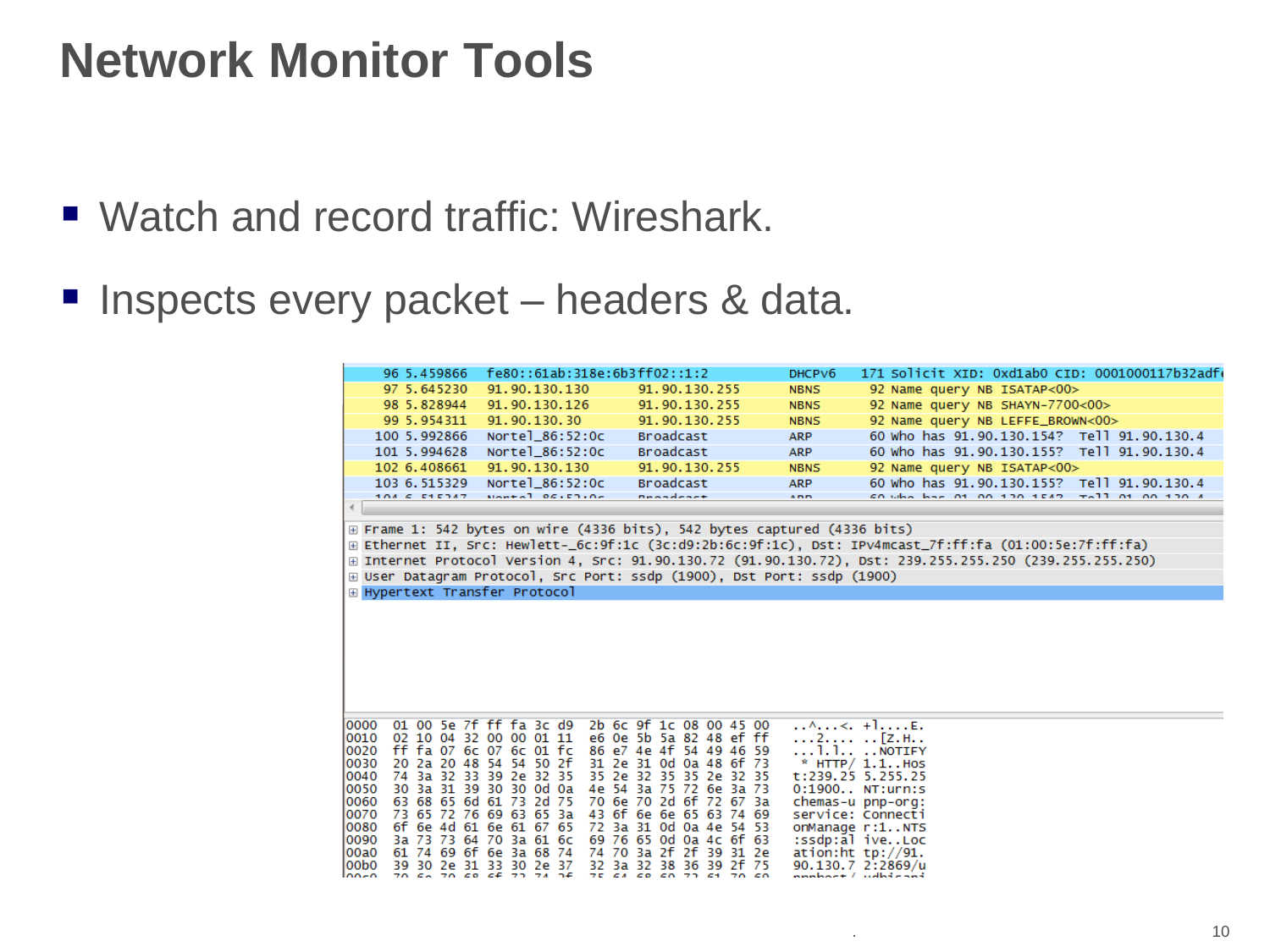#### **Generating traffic - netcat**

- Use netcat on both ends. One listens on a port, one initiates the conversation.
- Then clear text (from stdin or a file) can be transferred both ways.
- Wireshark can record the traffic on each of these machines.

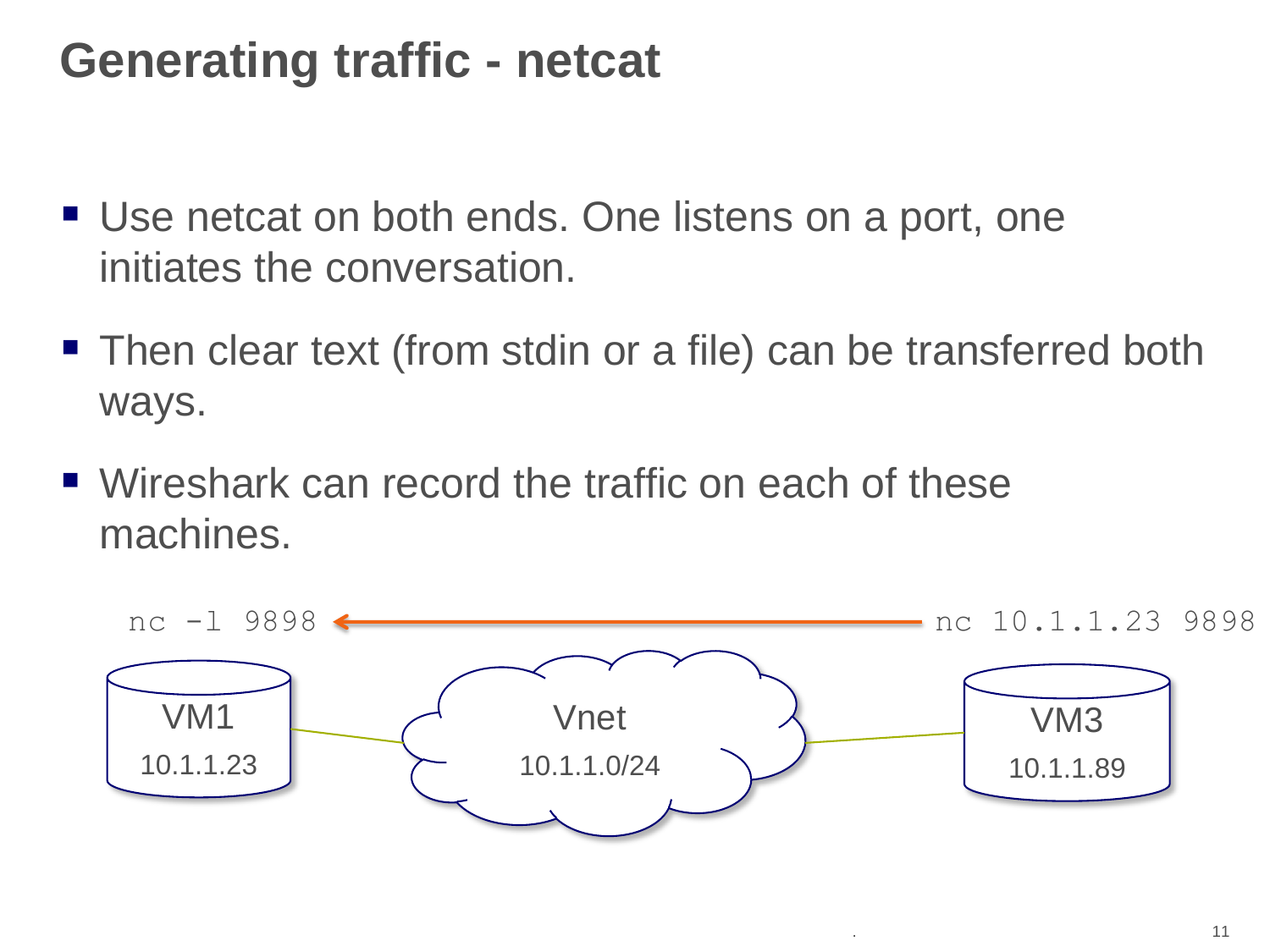# **Generating traffic – hping3**

- Generates traffic in one direction.
- Doesn't care if anyone listens on the other side.
- Can send packets in any protocol, and even raw packets.

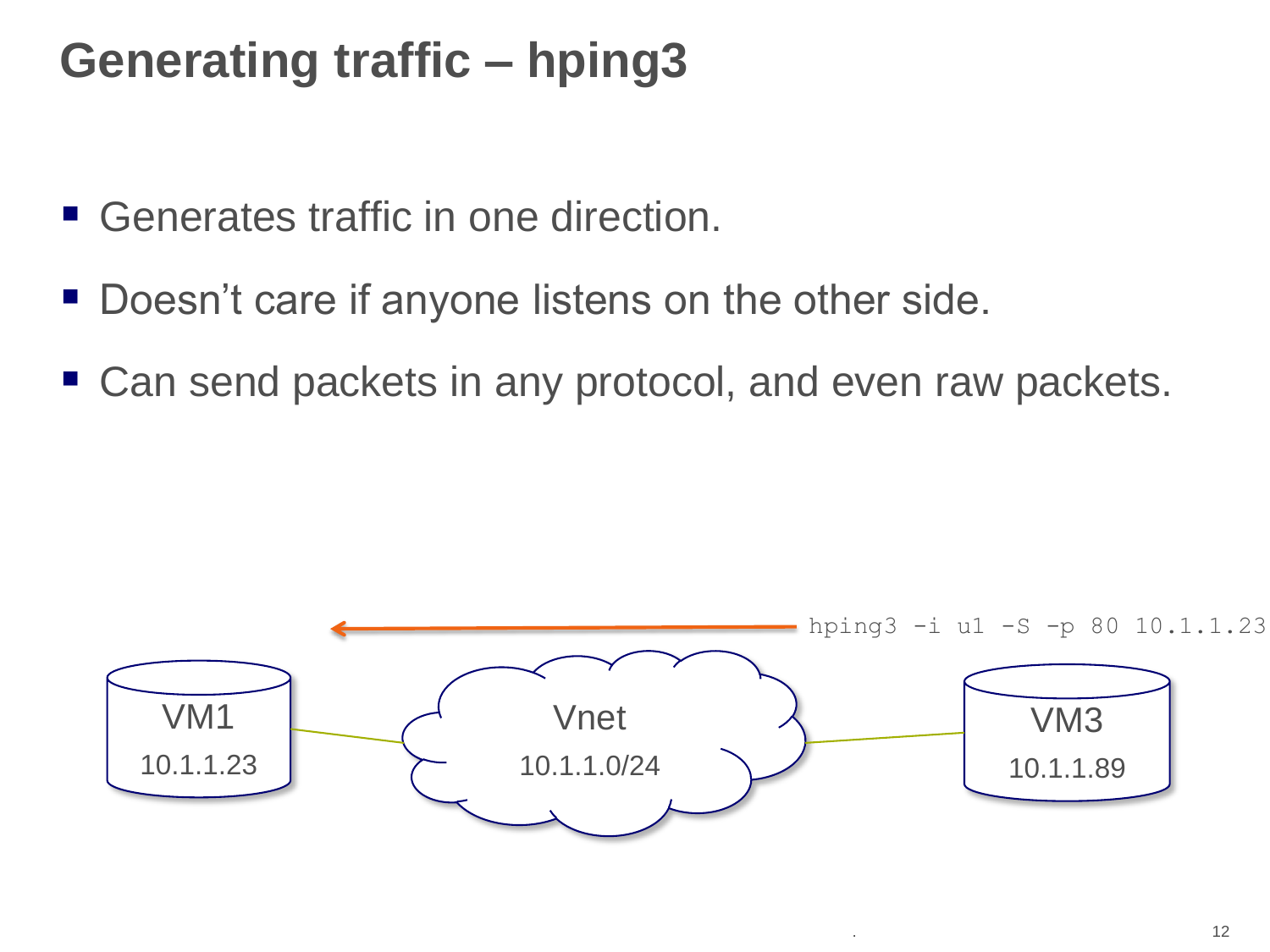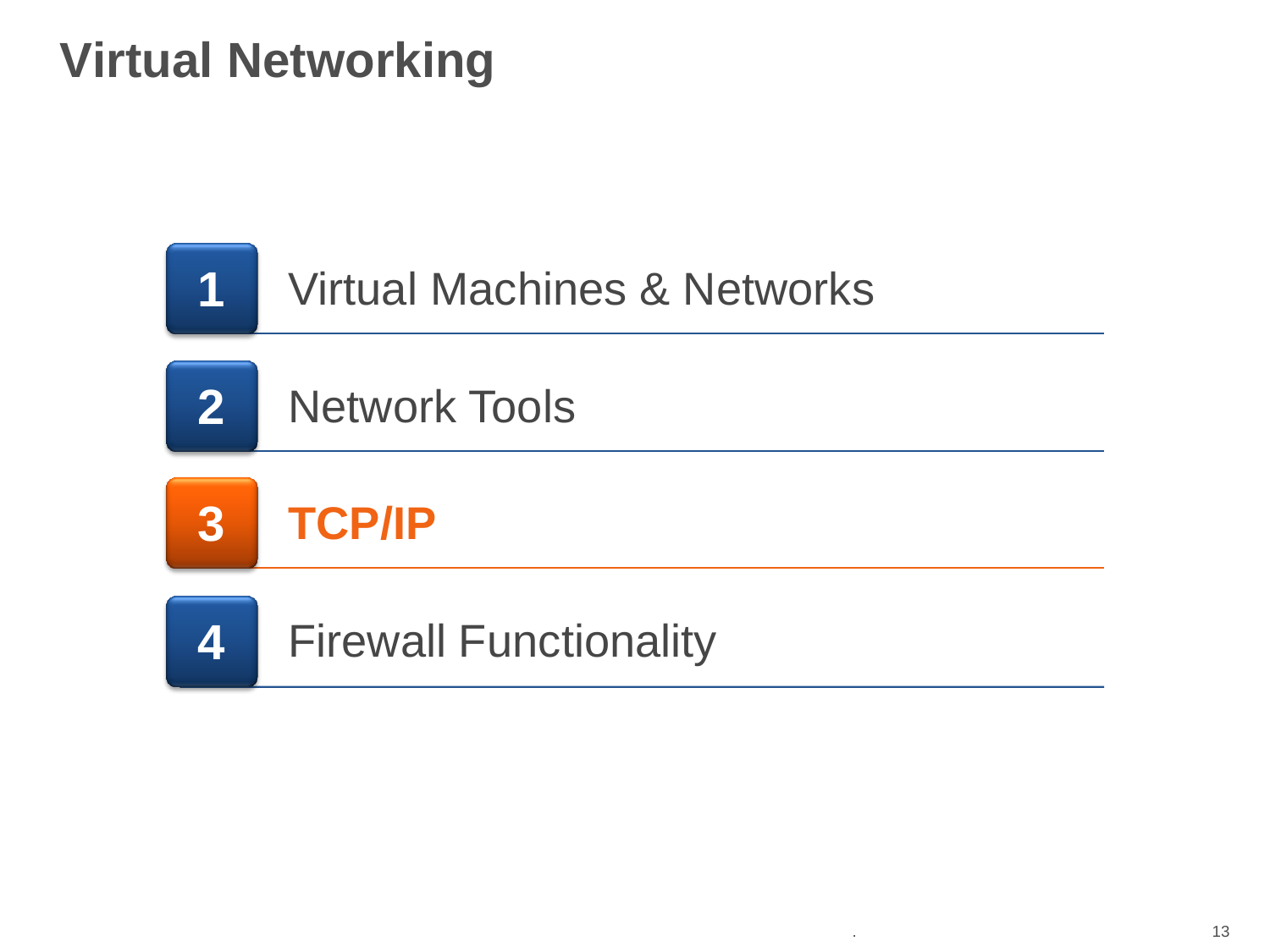# **OSI Model**

- A layer serves the layer above it and is served by the layer below it.
- Application the actual content of the conversation.
- $\blacksquare$  Transport making sure the communication arrives to its destination, and in the right order.
- Network makes sure two hosts on different networks can communicate.

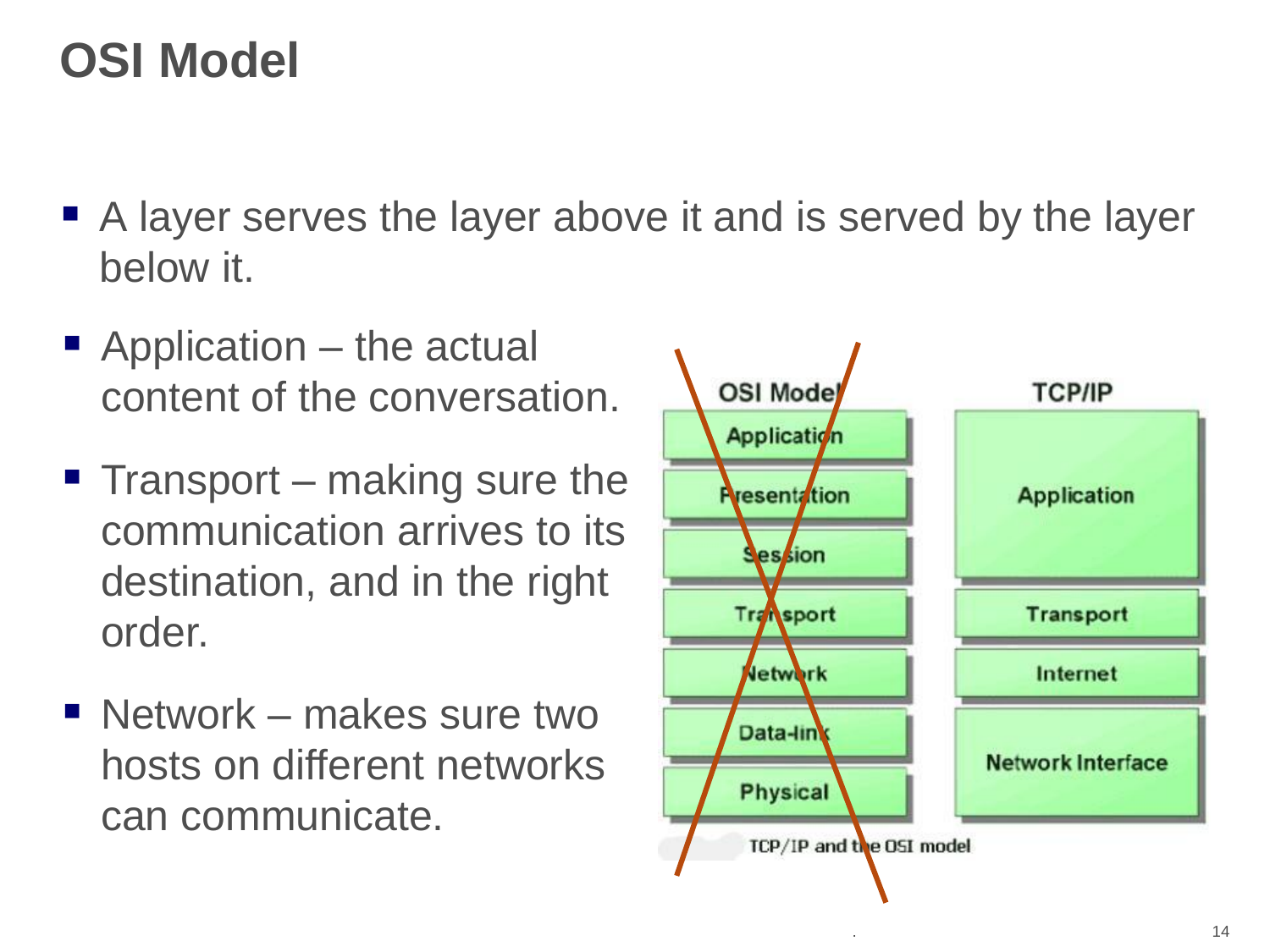# **TCP/IP**

- A protocol suite named after 2 very important components: – TCP – a very important protocol in the transport layer.  $-$  IP – a very important protocol in the network layer.
- Used everywhere. The standard of today's internet.
- A large portion of the chunks of data we will encounter will look like this:

| <b>TCP/UDP</b><br><b>IP</b> header<br>header | Data |
|----------------------------------------------|------|
|----------------------------------------------|------|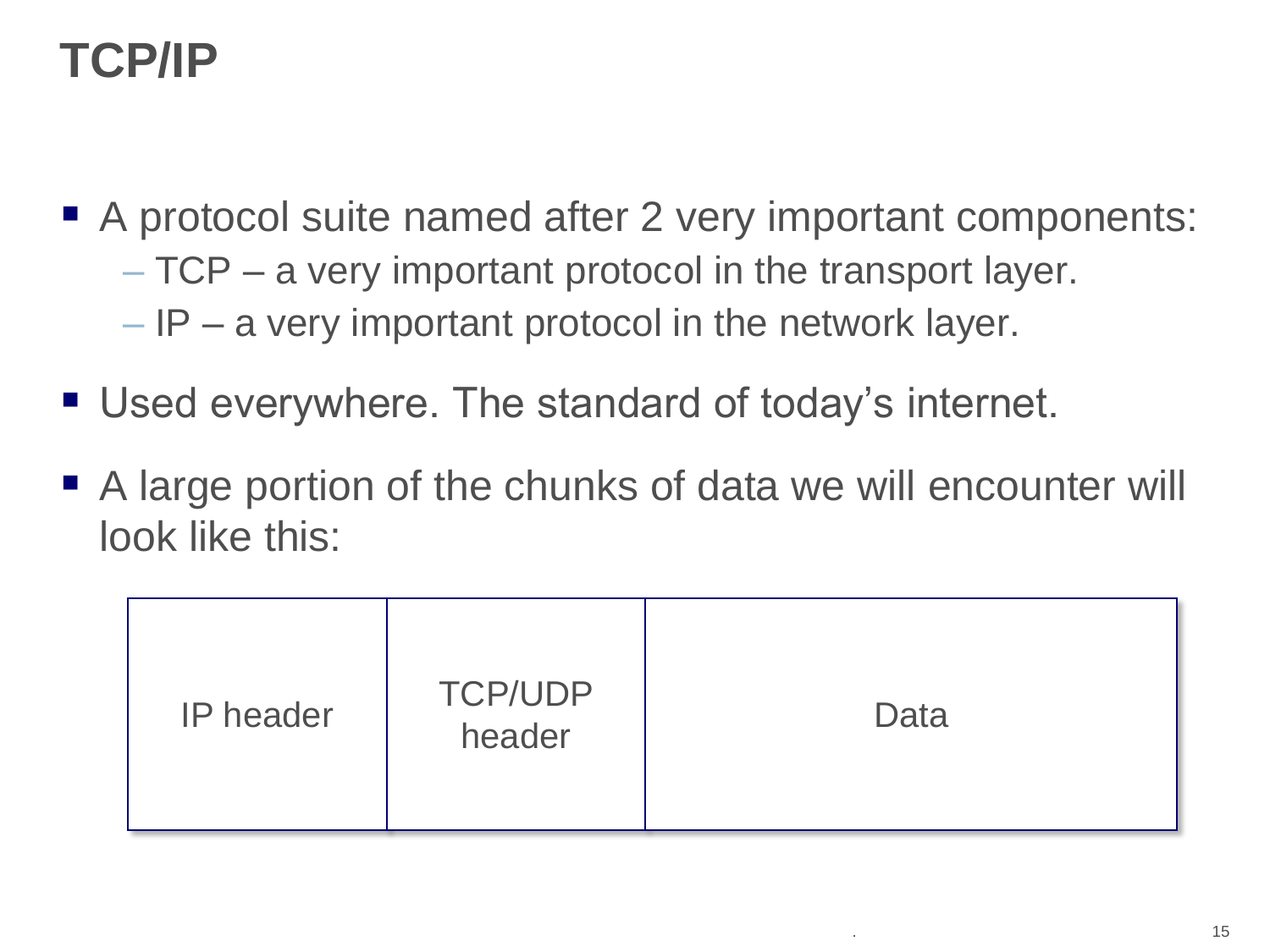# **TCP/IP - Network**

- **The IP header contains information like source and** destination IP addresses, the protocol of the encapsulated transport header etc.
- **IP allows one host in one network to connect to another** host, on a different network.

| <b>IP</b> header<br>Protocol<br>Source IP<br>Dest <b>IP</b> | <b>TCP/UDP</b><br>header | Data |
|-------------------------------------------------------------|--------------------------|------|
|-------------------------------------------------------------|--------------------------|------|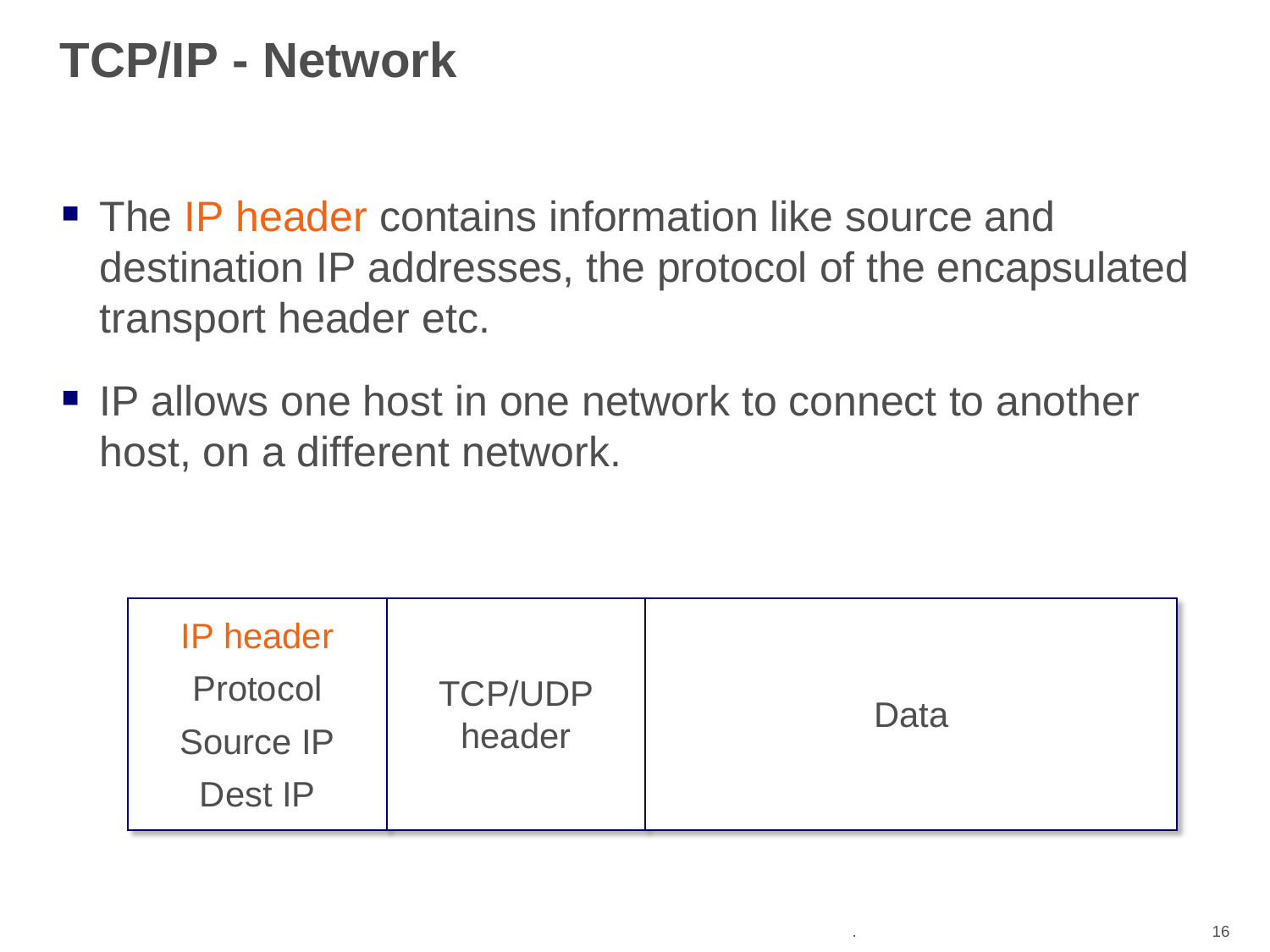# **TCP/IP - Transport**

- **UDP** header contains only source and destination ports, because it is a stateless protocol.
- TCP contain additional information:
	- Seq#, Ack#, 9 control bits, checksum, etc.
- The transport layer enables different applications on the host to communicate with the outer world, without disturbing each other.

| <b>TCP/UDP</b><br>header<br><b>IP</b> header<br>Source port<br>Dest port | Data |
|--------------------------------------------------------------------------|------|
|--------------------------------------------------------------------------|------|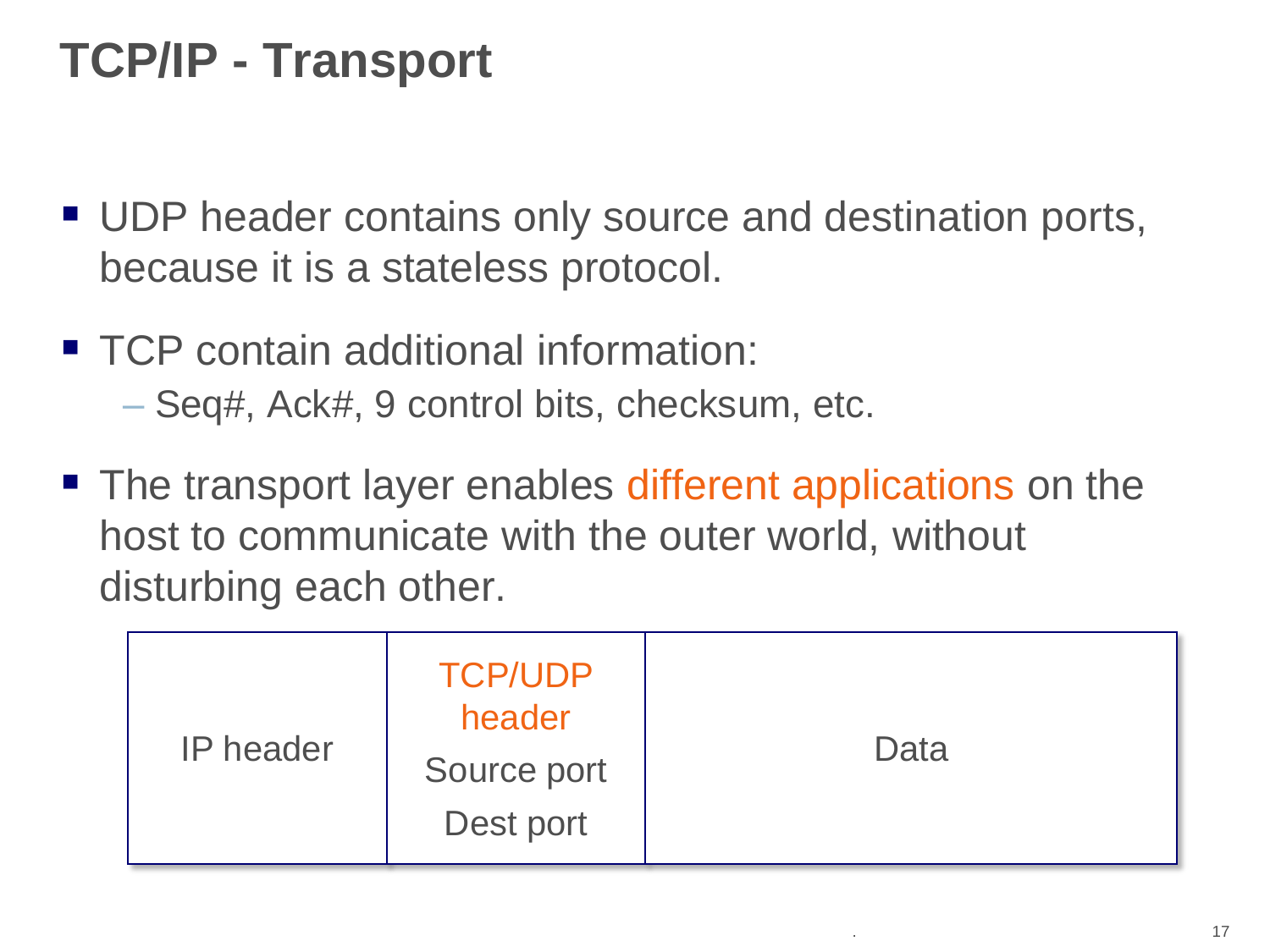# **TCP/IP - Payload**

■ The Data (called payload too), is the information passed between the two applications. It can be a web page, a file transferred through FTP, etc.

|                  |                          | Data                                                                                                                                                                                                                                                                                                                                                                                                                                                                            |
|------------------|--------------------------|---------------------------------------------------------------------------------------------------------------------------------------------------------------------------------------------------------------------------------------------------------------------------------------------------------------------------------------------------------------------------------------------------------------------------------------------------------------------------------|
| <b>IP</b> header | <b>TCP/UDP</b><br>header | Lorem ipsum dolor sit amet, consectetur adipisicing elit, sed do<br>eiusmod tempor incididunt ut labore et dolore magna aliqua. Ut<br>enim ad minim veniam, quis nostrud exercitation ullamco laboris<br>nisi ut aliquip ex ea commodo consequat. Duis aute irure dolor in<br>reprehenderit in voluptate velit esse cillum dolore eu fugiat nulla<br>pariatur. Excepteur sint occaecat cupidatat non proident, sunt in<br>culpa qui officia deserunt mollit anim id est laborum |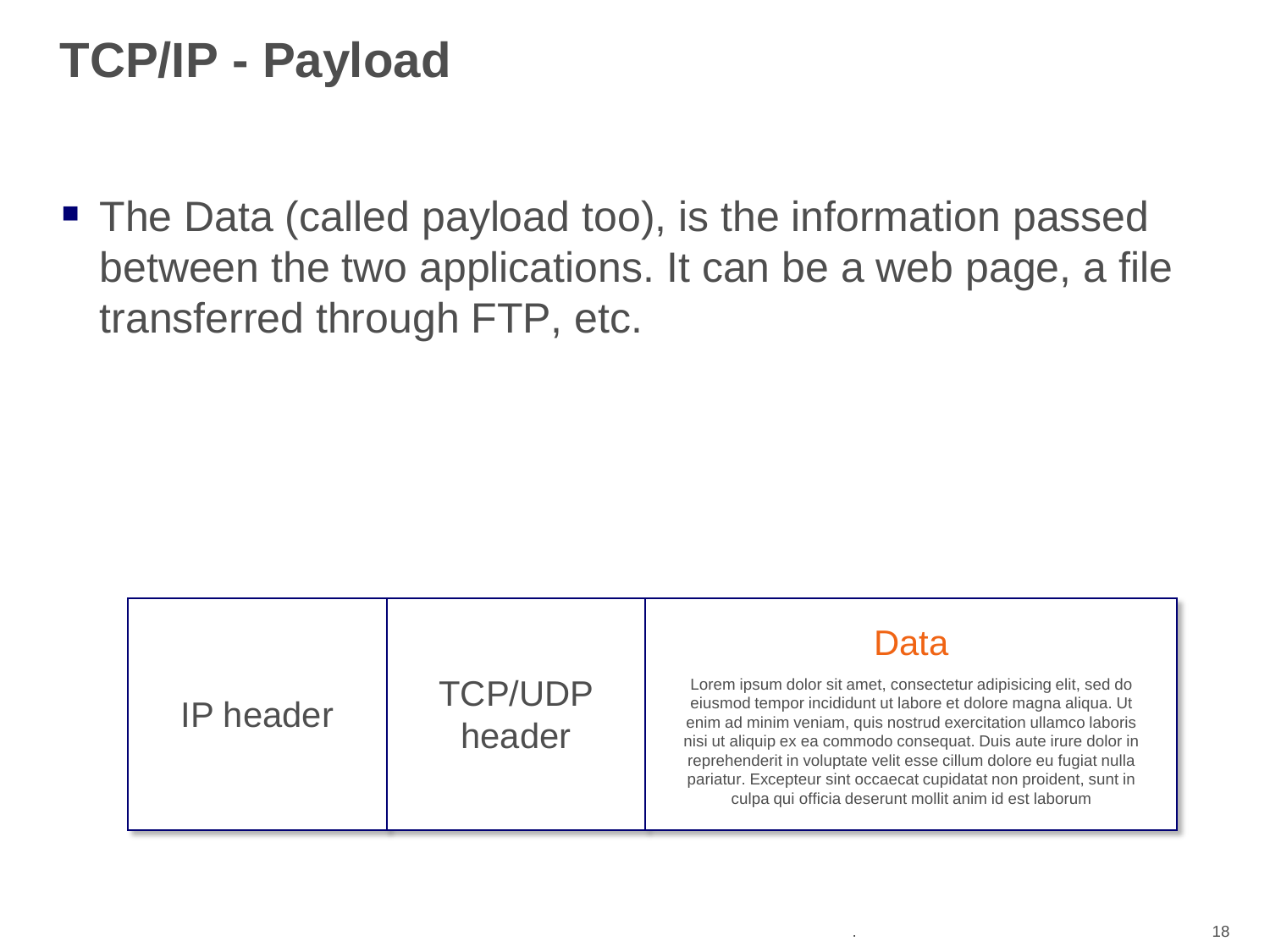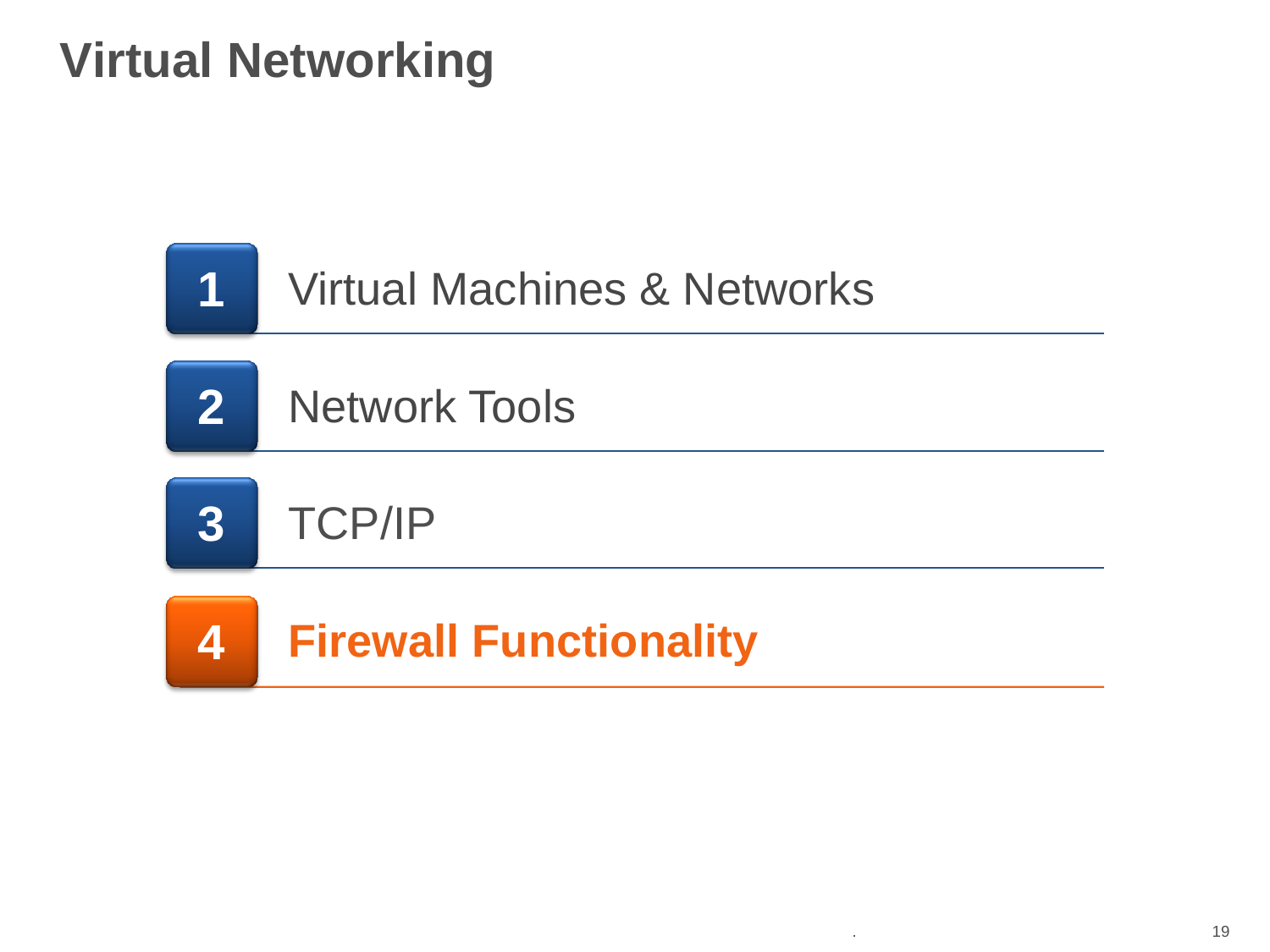# **Example: TCP Handshake**

- To initiate a TCP connections, we have a 3-way handshake:
	- $-$  SYN + seq(X)
		- "Hello, I'm here. I chose X."
	- $-$  SYN + seq(Y) + ACK + ack(X+1)
		- "I heard your X. here's your X+1. I'm here too, I chose Y."

 $-$  ACK + ack(Y+1)

– "I heard your Y, here's your Y+1."

- Now a connection has been established.
- SYN, ACK, seq#, ack# are all fields in the TCP header.